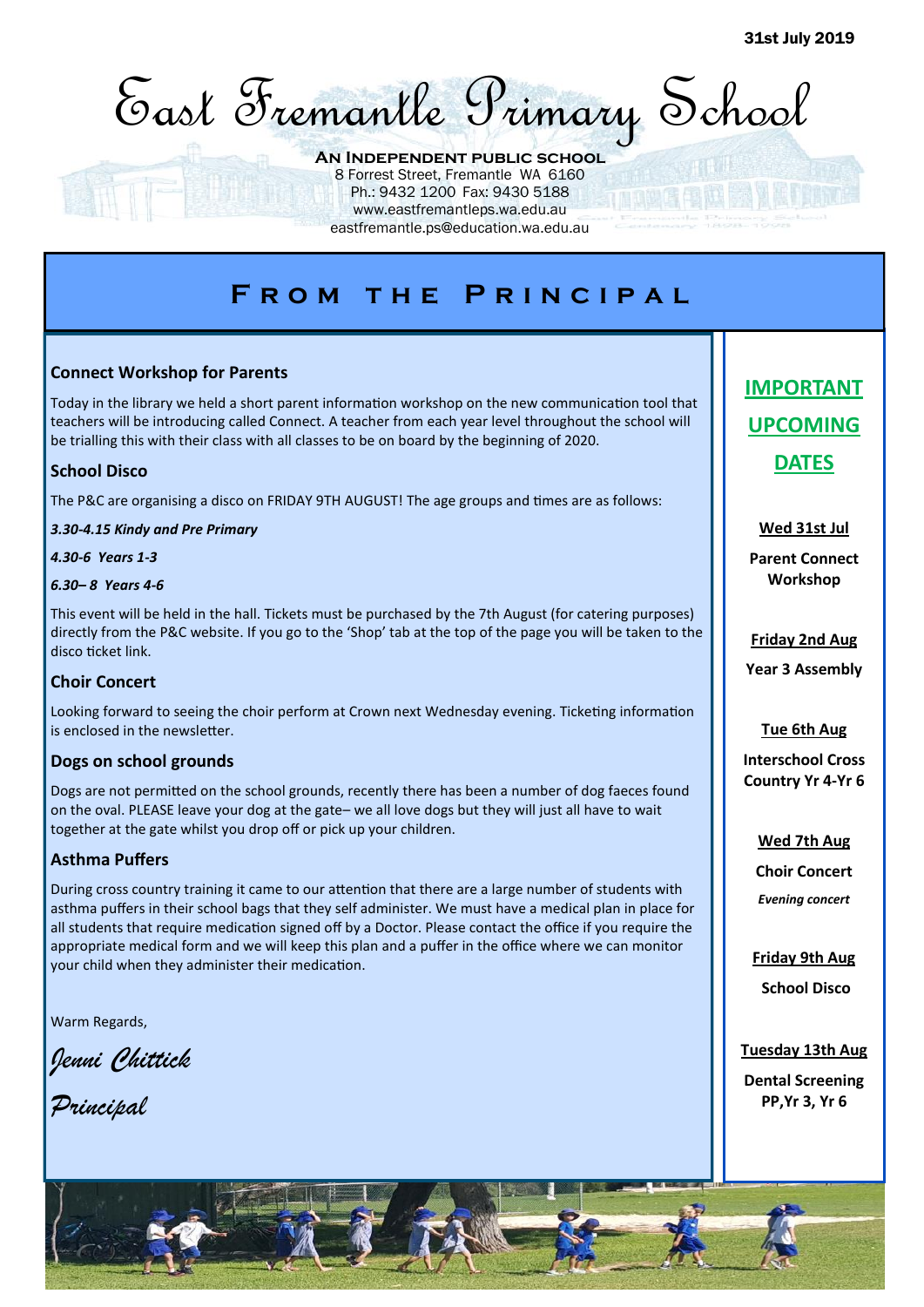## EAST FREMANTLE PRIMARY SCHOOL

## **N e w s**



Dear Parents,

Term 2 was a busy time for to the Kitchen Garden Program where students have been involved in some wonderful activities. Our focus themes were Maths and Indigenous flavours. The warrigal greens fritters and wattle seed biscuits were a huge success. Thanks Sally, our Kitchen Specialist, for your hard work, great ideas and energy.



In the garden students have been busy planting, harvesting, composting, worm farming and weeding! We have cleared beds and planted bush tucker plants. We were very lucky to have a selection of plants donated by Bunnings. Students investigated the pH levels in the soil by using testing kits. In order to maintain good pH levels and we have been using coffee grounds donated by Plympton Coffee Co. Thank you to Jo Hankin for your amazing work as our Garden Specialist.

We are looking forward to the Term 3 program. Our themes will focus on a literary/cookery theme based on the Roald Dahl classic, "Revolting Recipes" and a Royal Show focus. The Year 6 students will have the opportunity to enter the biscuit competition. Plans are also in the pipeline to enter a school scarecrow and the wheelbarrow harvest display.

We have been so lucky to have had the support of so many volunteers. I would like to thank volunteers for navigating the Event Brite online booking system. For Term 3 we aim to simplify the volunteer booking process. As of Thursday 25th July you will be able to book directly through the **East Fremantle Primary School Website** to access the **in-house system**. It should be a more streamlined procedure. Thank you to Lauren Nichols for her excellent advice and expertise in setting this up.

Kind Regards, Anita Albones Kitchen Garden Coordinator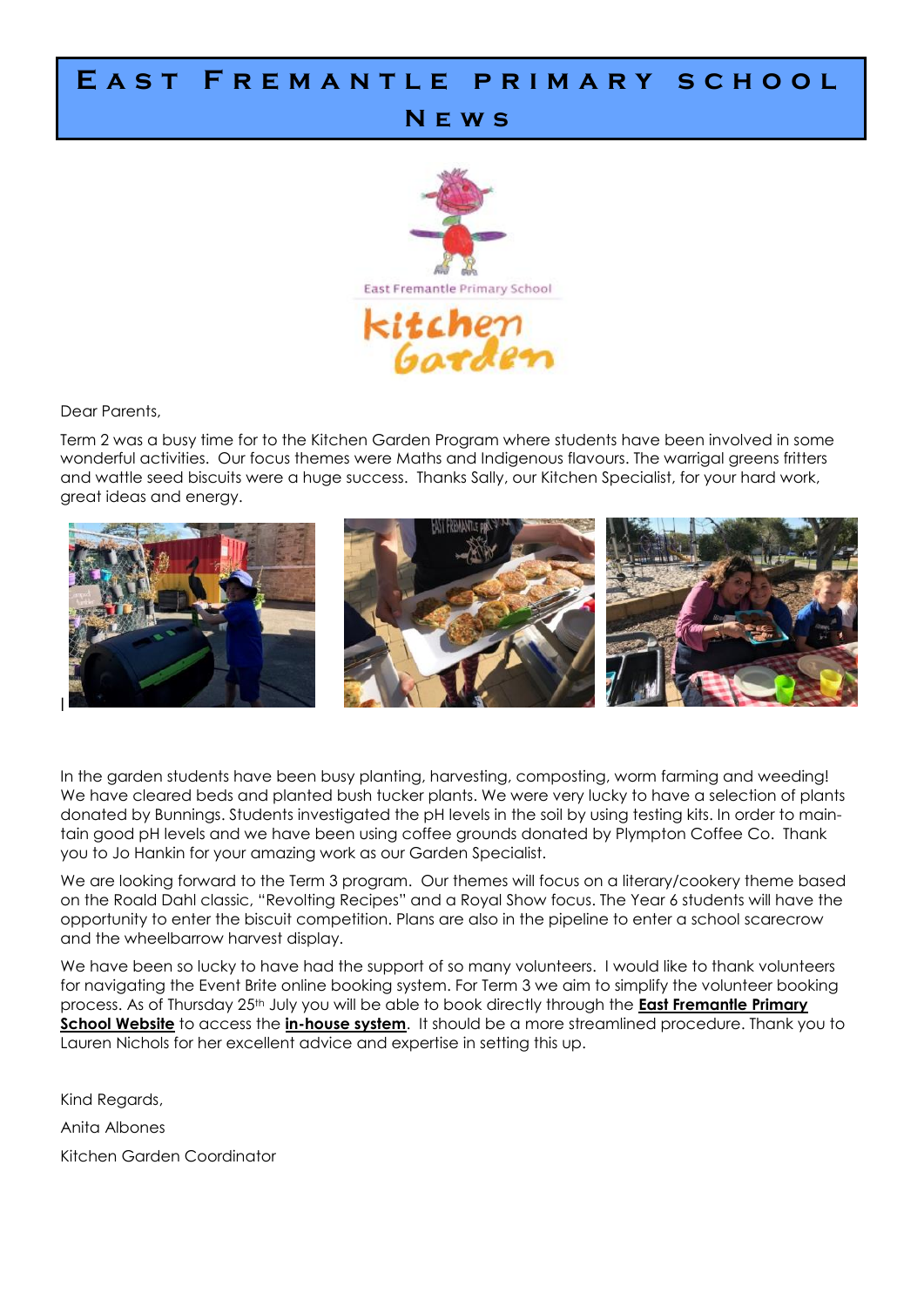## E A S T F R E M A N T L E P R I M A R Y S C H O O L **N e w s**



## **Kitchen Garden Timetable Term 3 2019**

| Week           | Wednesday                                                                | Thursday                                                  |
|----------------|--------------------------------------------------------------------------|-----------------------------------------------------------|
|                | 31st July                                                                | 1st August                                                |
| $\overline{2}$ | Session 1 9am-10.30am                                                    | Session 1 9am-10.30am                                     |
| Years $1 & 2$  | Year 2 Room 7 Mrs Gilmore<br>Session 2 11 am-12.20pm                     | Year 2 Room 8 Mrs Taylor<br>Session 2 11 am-12.20pm       |
|                | Year 1 Room 9A Miss Tottle                                               | Year 1 Room 9 Mrs Usher                                   |
|                | Session 3 1pm-2.30pm                                                     | Session 3 1pm-2.30pm                                      |
|                |                                                                          | Year 1 Room 10 Miss O'Grady                               |
| З              | 7 <sup>th</sup> August<br>Session 1 9am-10.30am                          | 8 <sup>th</sup> August<br>Session 1 9am-10.30am           |
| Years $3 & 5$  |                                                                          |                                                           |
|                | Session 2 11 am-12.20pm<br>Room 11<br>Mrs Griffiths<br>Year <sub>3</sub> | Session 2 11am-12.20pm<br>Room 12 Mrs Vinicombe<br>Year 3 |
|                | Session 3 1pm-2.30pm                                                     | Session 3 1pm-2.30pm                                      |
|                | Year 5 Room 4<br>Ms Albones                                              | Year 5 Room 1<br>Miss Melville                            |
| 4              | 14th August<br>Session 1 9am-10.30am                                     | 15th August<br>Session 1 9am-10.30am                      |
| Years 4 & 6    |                                                                          | Year 4 Room 3 Mr Day                                      |
|                | Session 2 11 am-12.20pm                                                  | Session 2 11 am-12.20pm                                   |
|                | Room 5 Year 6 Mrs Hughes                                                 |                                                           |
|                | Session 3 1pm-2.30pm                                                     | Session 3 1pm-2.30pm<br>Year 6 Room 6 Mrs Carder          |
|                | Year 4 Room 2 Miss King-<br>ston                                         |                                                           |
|                | 21st August                                                              | 22 <sup>nd</sup> August                                   |
| 5              | Session 1 9am-10.30am                                                    | Session 1 9am-10.30am                                     |
| Years 1 & 2    |                                                                          | Year 2 Room 8 Mrs Taylor                                  |
|                | Session 2 11 am-12.20pm                                                  | Session 2 11 am-12.20pm                                   |
|                | Room 9A Miss Tottle<br>Year 1                                            | Room 9<br>Year 1<br>Mrs Usher                             |
|                | Session 3 1pm-2.30pm                                                     | Session 3 1pm-2.30pm                                      |
|                | Year 2 Room 7 Mrs Gilmore                                                | Year 1 Room 10 Miss O'Grady                               |
|                | 4 <sup>th</sup> September                                                | 5th September                                             |
| Years 4 & 6    | Session 1 9am-10.30am                                                    | Session 1 9am-10.30am<br>Year 4 Room 3 Mr Day             |
|                | Session 2 11am-12.20pm                                                   | Session 2 11 am-12.20pm                                   |
|                | Room 5 Year 6 Mrs Hughes                                                 |                                                           |
|                | Session 3 1pm-2.30pm                                                     | Session 3 1pm-2.30pm                                      |
|                | Year 4 Room 2 Miss Kingston<br>11 <sup>th</sup> September                | Year 6 Room 6 Mrs Carder<br>12 <sup>th</sup> September    |
| 8              |                                                                          |                                                           |
| Parent's       | Session 1 9am-10.30am<br>Year 5<br>Room 4<br>Ms Albones                  | Session 1 9am-10.30am<br>Year 4 Room 3 Mr Day             |
| Night Prep-    | Session 2 11am-12.20pm                                                   | Session 2 11 am-12.20pm                                   |
| aration        |                                                                          |                                                           |
|                | Session 3 1pm-2.30pm<br>Year 4 Room 2 Miss Kingston                      | Session 3 1pm-2.30pm<br>Year 5<br>Room 1<br>Miss Melville |
|                | 18 <sup>th</sup> September                                               | 19th September                                            |
| 9              | Session 1 9am-10.30am                                                    | Session 1 9am-10.30am                                     |
| Years 3 & 5    |                                                                          |                                                           |
|                | Session 2 11am-12.20pm                                                   | Session 2 11 am-12.20pm                                   |
|                | Room 11<br>Mrs Griffiths<br>Year <sub>3</sub>                            | Year <sub>3</sub><br>Room 12<br>Mrs Vinicombe             |
|                | Session 3 1pm-2.30pm<br>Ms Albones<br>Year 5<br>Room 4                   | Session 3 1pm-2.30pm<br>Year 5<br>Room 1<br>Miss Melville |
|                | 25 <sup>th</sup> September                                               | 26th September                                            |
| $\mathcal{L}$  | Coordinate session times with the Year 6                                 |                                                           |
| Royal          | Teachers                                                                 |                                                           |
| Show entry     |                                                                          |                                                           |
| week           |                                                                          |                                                           |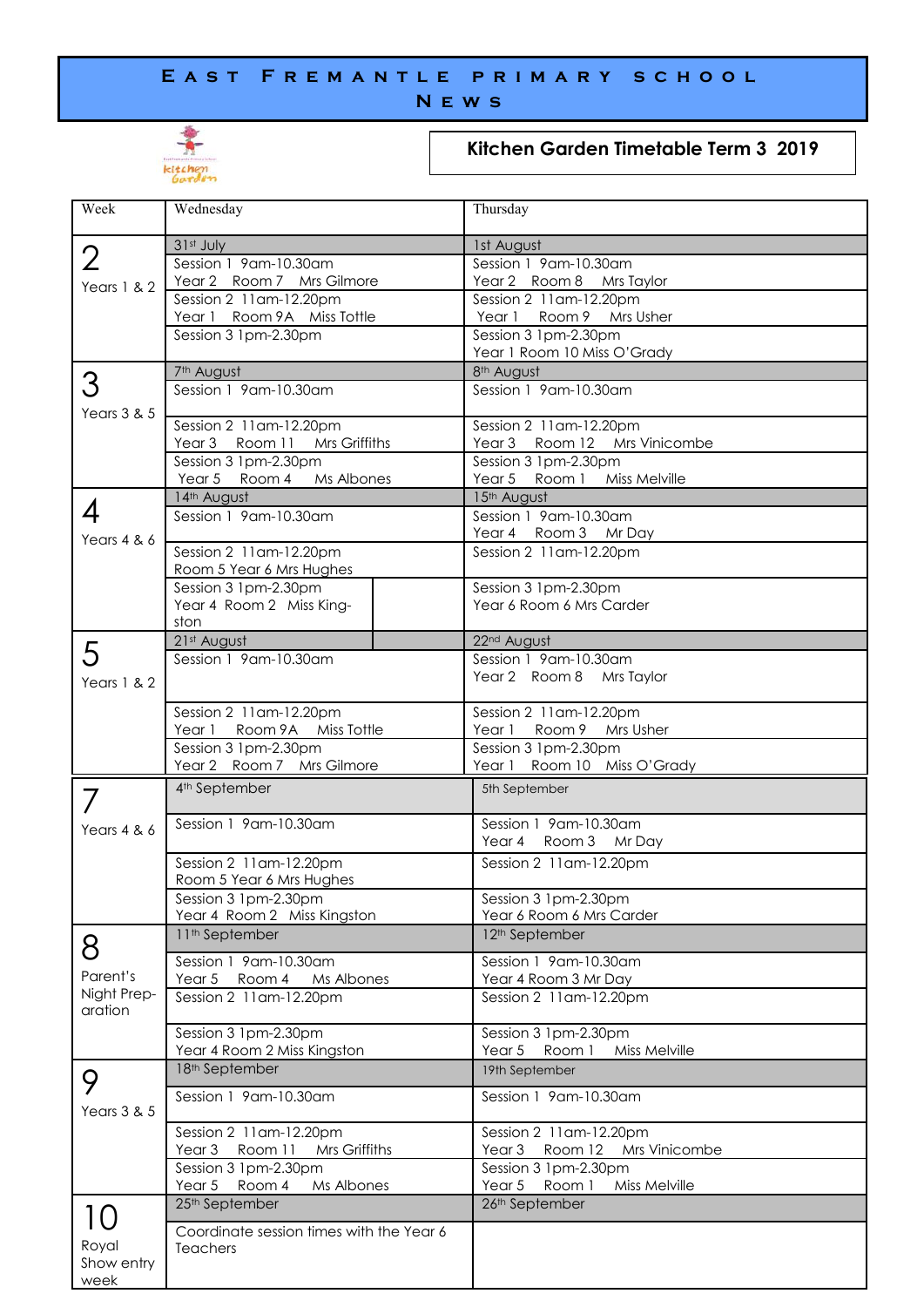# E A S T F R E M A N T L E P R I M A R Y S C H O O L **N e w s**

# Cross Country

Congratulations to everyone who competed in the EFPS Cross Country on Monday. Please keep your eye out in the next newsletter for all the EFPS Cross Country & Interschool Cross Country Results!



# **PARENT/GUARDIAN CONSENT FORM INTERSCHOOL CROSS COUNTRY EXCURSION.** Tuesday 6<sup>th</sup> of August 2019

 $11.10am - 12:15pm$ **Commencing with Yr 4 Events** Competitors will depart EFPS at 10.20am and return during lunch. Brentwood Primary School- Blue Gum Lake Course Cnr Dawson St and Disney St, Brentwood. NO PARKING on verges please.

Students require school uniform, appropriate running shoes, water bottle and a nutritious snack. A healthy breakfast would also help performance. Reserves attend carnival.

## **OUTSTANDING STUDENT VOLUNTARY CONTRIBUTION AND CHARGES**

A note will be posted home to parents as a reminder of the UNPAID voluntary contributions and charges for various students across the school.

If these outstanding amounts could be finalised as soon as possible that would be wonderful and this will assist with the budgets for resources, kitchen garden, grounds maintenance, excursions and sporting events.

If you would like to part pay the outstanding amounts that is not a problem. Please see me to arrange this. I thank those parents who have paid these vital charges and fees, the school appreciates your continued support.

Kind Regards,

Tracey-Anne Simpson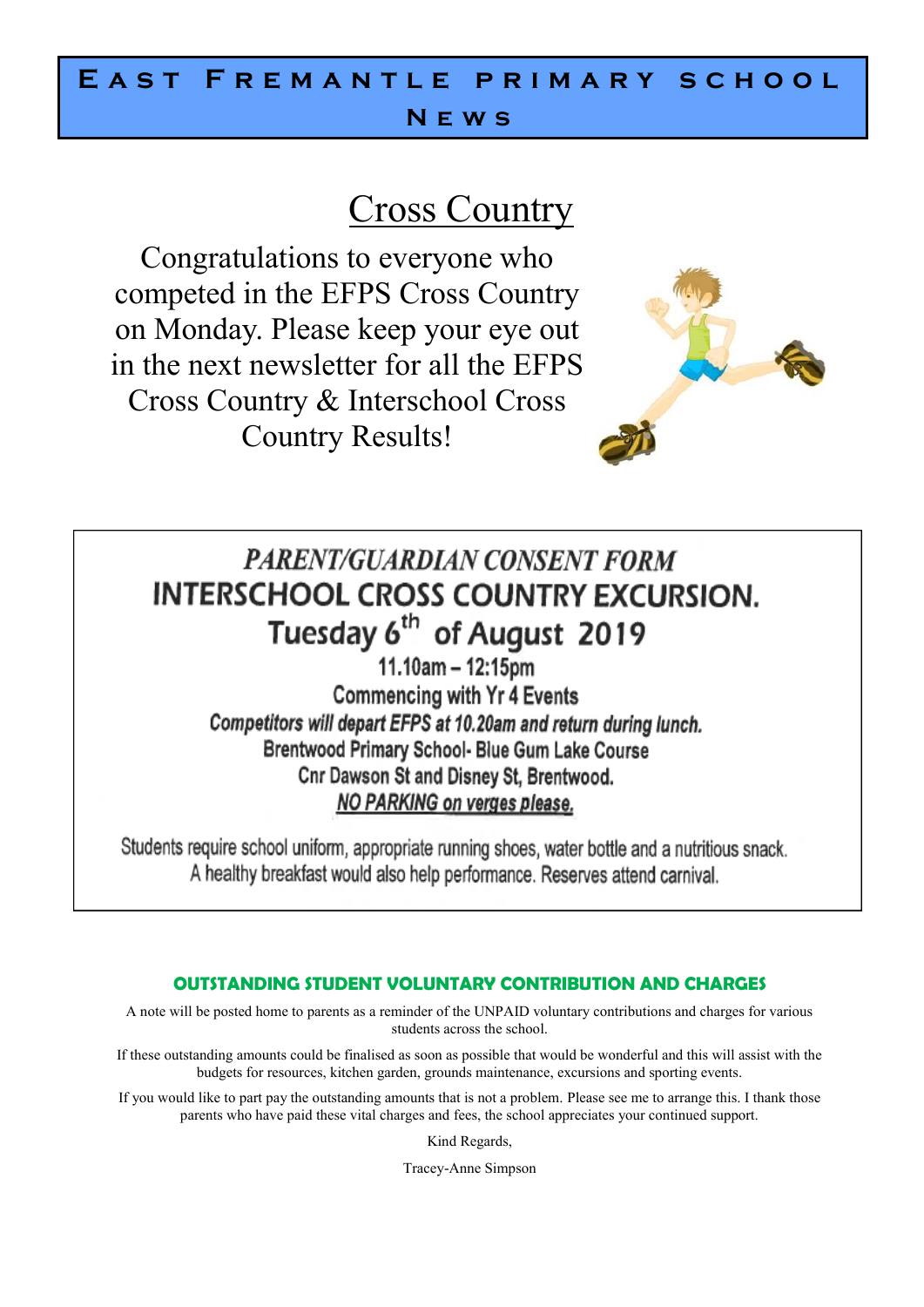# E A S T F R E M A N T L E P R I M A R Y S C H O O L

## **N e w s**

# oir Ticketing 7th August 2019

Tickets for all Crown Theatre Perth concerts are now on sale. Tickets are on a first in best seats basis. There is no limit to the number of tickets that can be purchased per transaction. Concerts have "Sold Out" in the past so to guarantee your attendance, early ticket purchase is recommended. The ticket price is \$28.00



per ticket for 2019. There is no student or pensioner concession on the ticket price. Children under the age of 2 years are admitted free but must not occupy a seat (they must remain on the lap of a parent or guardian at all times).

Tickets can be purchased in the following ways;

**Online:** [www.ticketmaster.com.au](https://aus01.safelinks.protection.outlook.com/?url=http%3A%2F%2Fwww.ticketmaster.com.au&data=02%7C01%7Cjoanna.bowden%40education.wa.edu.au%7C9b082d702b3847e3bf1308d6f397faee%7Ce08016f9d1fd4cbb83b0b76eb4361627%7C0%7C0%7C636964231399759181&sdata=NP1nYJCFSOas%2) (search for Schools Make Music)

**Phone:** Ticketmaster on 136 100 (call centre opening hours Mon to Sat 7am – 6pm)

**In Person:** Crown Theatre Box Office, between 9am-5pm Monday-Friday

Please note for online, phone or mobile bookings a 1.95% credit card fee will be charged at time of purchase. A handling fee of \$8.35 will also apply per transaction (not per ticket).

To avoid these fees, we suggest you purchase your tickets in person at the Crown Theatre box office. Parents/Schools can organise a group booking to assist with the cost of the handling fee. There are both free and paid options for ticket delivery.

Wheelchair and/or special needs tickets can only be purchased over the phone on 1300 446 925. This is a dedicated Ticketmaster line for these types of bookings only. Requests must be made at time of booking as changes cannot be made after the transaction has been processed. Should concerts not be "sold out" tickets will be available to purchase online and at the box office at Crown up until the Concerts commence.

## **East Fremantle PS Before School Tennis Program**



commencing tomorrow Thursday 1st August from

8.00-8.45am @ East Fremantle PS (basketball court) 8 week program

All ages welcome and each new child receives a free racquet and entry into the Hot Shots Challenge at Fremantle Tennis Club this term.

To enrol please contact Brendan on 0401565051 or [fremantletopspintennis@gmail.com](mailto:fremantletopspintennis@gmail.com)